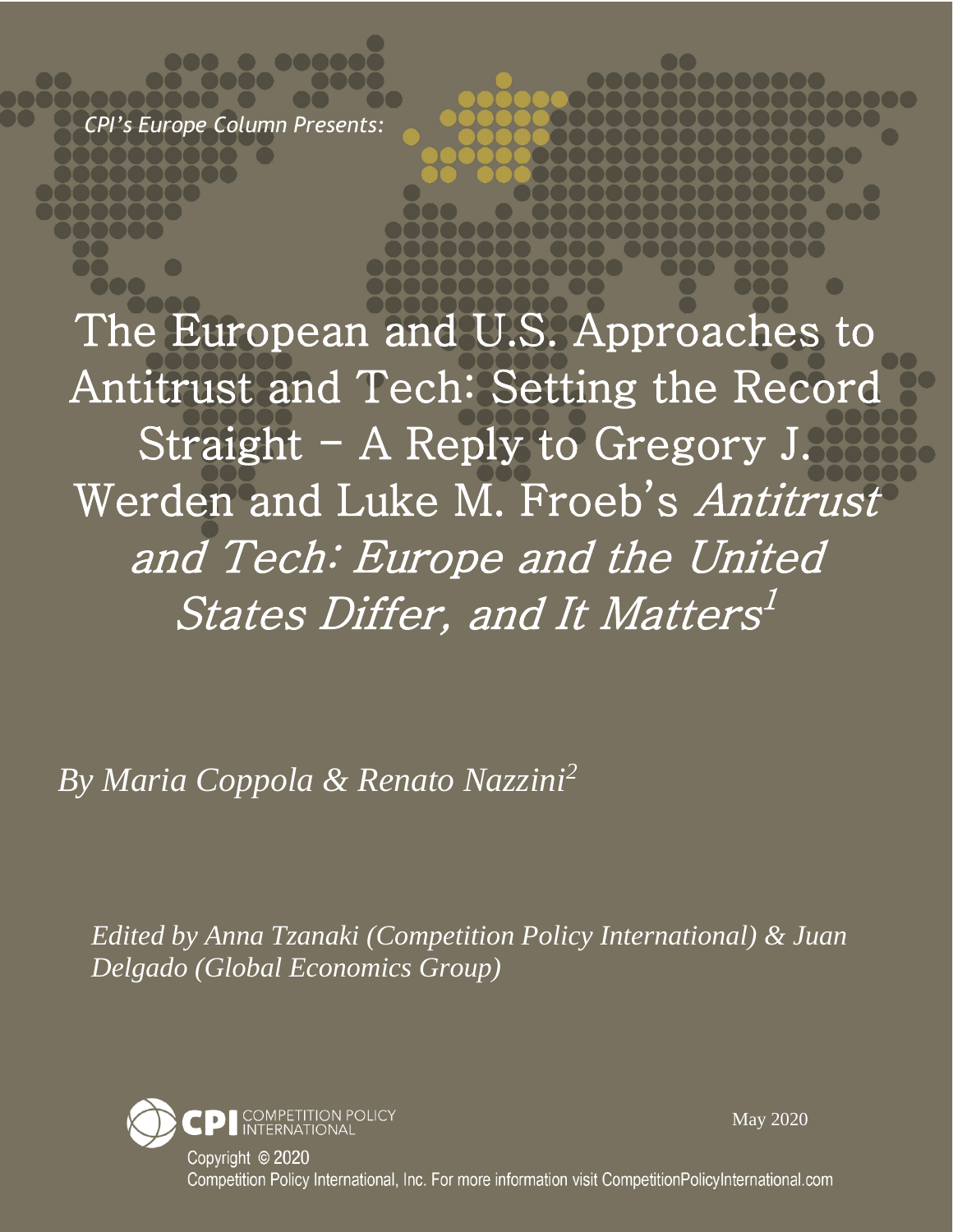In the October 2019 CPI Chronicle, Greg Werden & Luke Froeb identify ten differences between the European and American approaches to single firm conduct enforcement. These differences, they claim, explain how Europe systemically differs from the United States in ways that affect enforcement against the tech giants. Werden & Froeb "lift the hoods on the antitrust enforcement machines in US and EC" in order to identify "hard-wired differences" in each jurisdiction's approach to single firm conduct. While acknowledging that their article may be seen as overly simplistic, they identify ten meaningful differences as "essential truths."

There is no doubt that competition agencies in Europe have brought many single firm conduct enforcement cases against the tech giants, and some of the cases would be unlikely to be brought under U.S. law.<sup>3</sup> While Werden  $\hat{\alpha}$  Froeb make some key points with which we agree, in unpacking the "meaningful differences" to identify their asserted "essential truths," Werden & Froeb's selective viewfinder results in a mischaracterization of important areas of European law and court decisions. This reply addresses, in order, all ten differences identified by Werden  $\alpha$  Froeb.<sup>4</sup> This reply is not a line by line rebuttal, nor a refutation of every point that Werden & Froeb have identified. Instead, it offers a more fulsome discussion of the issues they raise, with the goal of providing a more accurate and complete view of European competition law and policy as it compares with U.S. law and enforcement practice.

### **Difference 1. The European system is driven by competitor complaints**

Werden & Froeb posit that complaining to the European Commission pays off, and that the European Commission is driven by competitor complaints, whereas the U.S. antitrust enforcement agencies often leave it to the complainants to bring cases on their own. The differences between the U.S. and the European private enforcement systems, which remain significant even after the implementation of the Damages Directive in the European Union, $5$  and material cultural divergences in understanding the role of government in policing the economy, undeniably influence the allocation of resources between public and private enforcement.<sup>6</sup> Some observers argue that the U.S.'s particular system of private rights that are afforded in litigation, including the availability of treble damages, fee shifting, contingency fees, liberal discovery, and class actions, has increased the bar for bringing monopolization cases precisely because the judiciary seeks to limit the availability of these powerful rewards by modifying doctrine governing liability standards to evaluate the worthiness of private claims.<sup>7</sup>

However, it is not clear what Werden & Froeb really mean by "driven" by competitors. If it means that enforcement action often starts with one or more complaints against an allegedly dominant firm, this is arguably a feature showing that the European system is working well. Particularly in an environment without an active culture of private actions, it is necessary for complainants to "police" the business environment and bring potential infringements to the attention of the competition authorities. This is why formal complainants have been given important rights in the European Union ("EU"), including access to evidence and a non-confidential version of the European Commission's charge sheet (statement of objections), appearance at oral hearings, and, most notably, standing to challenge the European Commission's final decision (or the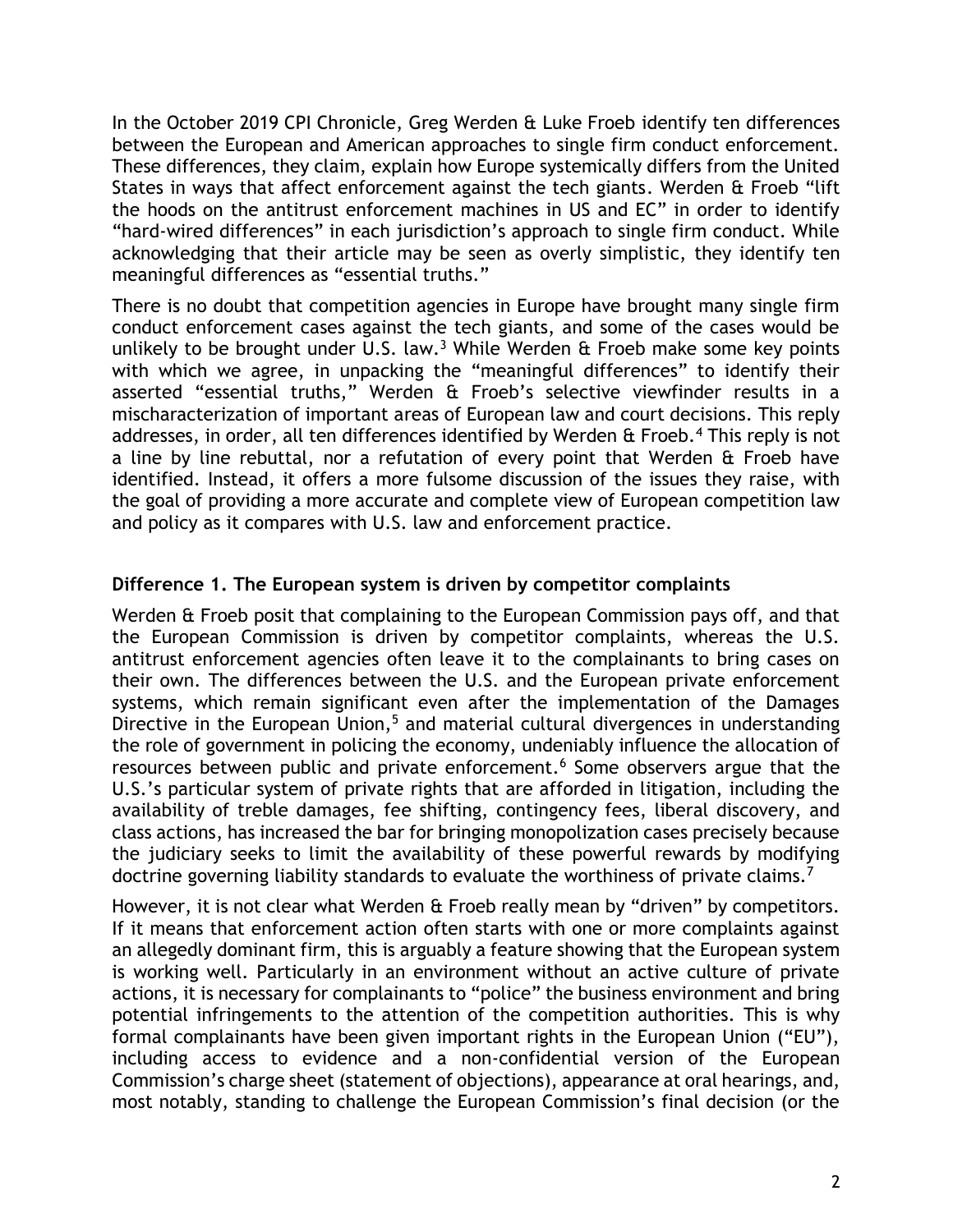European Commission's rejection of the complaint). Incentives to become a formal complainant are influenced by these rights. This, however, works in the public interest. Complainants report alleged infringements that may be impossible or excessively difficult for the competition authorities to detect without any input from competitors or customers.

If, however, "driven" by competitors purports to suggest that the European Commission is "captured" by complainants or that the European Commission cannot run cases unless there are well resourced complainants, we believe this is incorrect. Suggesting complainants are the driving force for the cases against the tech giants ignores much of the European Commission's experience with these cases. In the *AdSense* case, for example, Microsoft withdrew its complaint more than two years before the European Commission issued an infringement decision. Cases such as *Qualcomm* had no formal complainants, nor, to our knowledge, are there formal complainants in many of the current tech investigations. It is also worth noting that in some of the tech enforcement actions, the European Commission's decision bore little resemblance to the original complaints.

Many of the European Commission's tech cases are *ex officio*, driven by the Commission's enforcement agenda; or they began, as many U.S. investigations do, with grievances by competitors, and then are developed by the enforcers who are informed by engagement with the target and third parties, including competitors.

Anecdotally, it appears that informal complaints involving conduct that affects the U.S. and the EU are frequently lodged with agencies on both sides of the Atlantic. However, complainants may choose to focus their efforts in Brussels because Article 102, the EU's single firm conduct provision, makes a broader swath of conduct illegal.

# **Difference 2. The European system is run by politicians**

Werden & Froeb claim that the European decision-making structure seems "calculated to elevate politics above technical merit." The European Commission ultimately takes enforcement actions, acting upon the recommendation of its Competition Commissioner, who has sworn an oath of impartiality, and other Commissioners almost never interfere with the recommendation of the Competition Commissioner. The Competition Commissioner's recommendation is based upon the work of and submissions by the Competition Directorate, DG Competition, as well as review by a cabinet partially staffed by very senior career competition officials from DG Competition. However, we do not deny that the Competition Commissioner, who could be compared to the head of an antitrust agency, may well be, effectively, a politician, which is the case of the current Commissioner, and that, formally, enforcement decisions are taken by a college of politically appointed Commissioners with different portfolios and different agendas. The position is different in the Member States, where most competition agencies are, and all will soon be required to be, independent of the government, though the heads of authority and commissioners are sometimes political appointees without any technical competition expertise. This position, which we agree may not be entirely satisfactory, is not, however, specific to single firm conduct or tech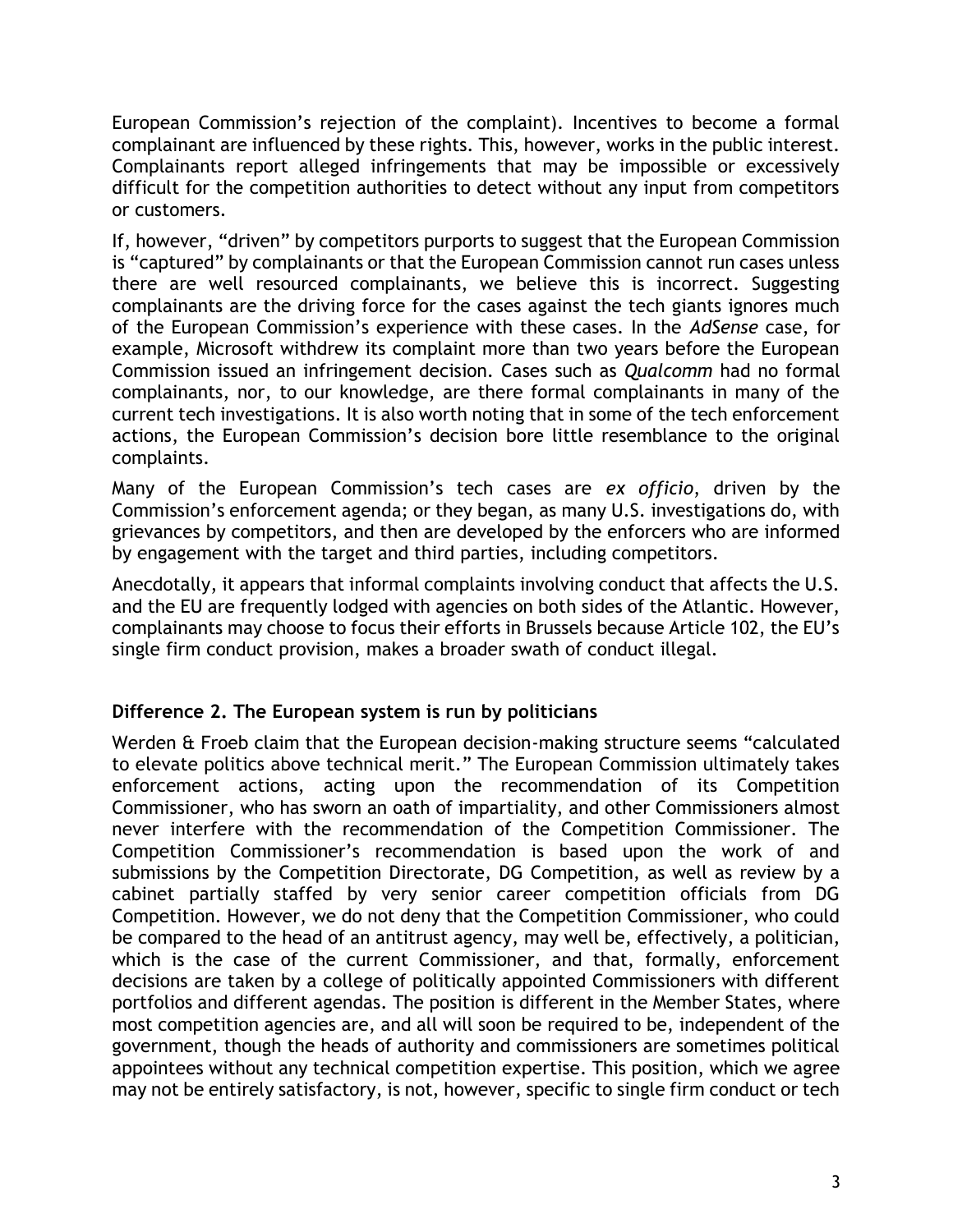markets. It applies across the board, including to merger control. Furthermore, in practice, historically Competition Commissioners have shown repeatedly a willingness to stand up to parochial interests. Most recently, in 2019, the European Commission, at the recommendation of Commissioner Vestager, blocked the Siemens/Alstom merger against the wishes of the two national EU heavyweights, France and Germany. $8$ 

Looking at the history of the federal enforcement agencies in the U.S., most, but not all, agency decision-makers had strong antitrust backgrounds, but many also came from the political world (more frequently from the legislative branch but also the executive), and others without antitrust expertise were nonetheless excellent at their jobs.<sup>9</sup>

While there is a degree of "politicization" in EU institutional arrangements, on a closer analysis this is not unique to the EU, nor have Werden & Froeb provided evidence that this has had a systematic, or indeed any, impact on past cases.

### **Difference 3. The European system was conceived of as regulation, not as law enforcement**

Werden & Froeb state that the European system was conceived of as regulation, not as law enforcement. It is unclear whether the debate as to whether competition enforcement is law enforcement or regulation sheds insight on understanding the differences between the U.S. and the EU approaches to tech. The debate appears to us to be academic, at least to a large extent, but we nevertheless believe that it would be inaccurate to describe the EU system of competition enforcement as "regulation."<sup>10</sup> Like U.S. legal prohibitions, the EU antitrust prohibitions are general in terms of their fundamental structure. Article 102 TFEU, for example, prohibits "any abuse by one or more undertakings of a dominant position within the internal market or in a substantial part of it." It is true that Article 102 goes on to set out four examples of abuse, but the EU case law unequivocally states that this list is illustrative, and what matters is whether conduct is, or is not, an abuse of a dominant position, not whether it fits one of the four categories of abuse.<sup>11</sup> Section 2 of the Sherman Act prohibits any "monopolization, attempted monopolization, or conspiracy or combination to monopolize." If one compares the prohibition of "any abuse of a dominant position" with the prohibition of any "monopolization, attempted monopolization, or conspiracy or combination to monopolize," the prohibitions are similar in terms of their generality. Under EU law, the key concepts are "abuse" and "dominant position," whereas in the U.S. the test is what "monopolize" means. <sup>12</sup> The way the case law has construed and applied the prohibition is also, on both sides of the Atlantic, broadly similar in method: the U.S. and the EU Courts have interpreted broad, open-textured prohibitions in light of the policy and economic thinking prevailing at the time, while being responsive to counsel's arguments on the facts of each individual case. Of course, U.S. and EU case law differ in their approaches to given problems. We provide two examples to illustrate this point: predatory pricing and margin squeeze. In the U.S., for a predation claim to succeed, the plaintiff must show a dangerous probability of recoupment,  $13$  whereas in the EU recoupment is a relevant factor in the assessment of a predatory strategy, but not an element of the infringement.<sup>14</sup> Also, in the U.S., margin squeeze is not a standalone infringement,<sup>15</sup> where in the EU it may be, under certain circumstances.<sup>16</sup>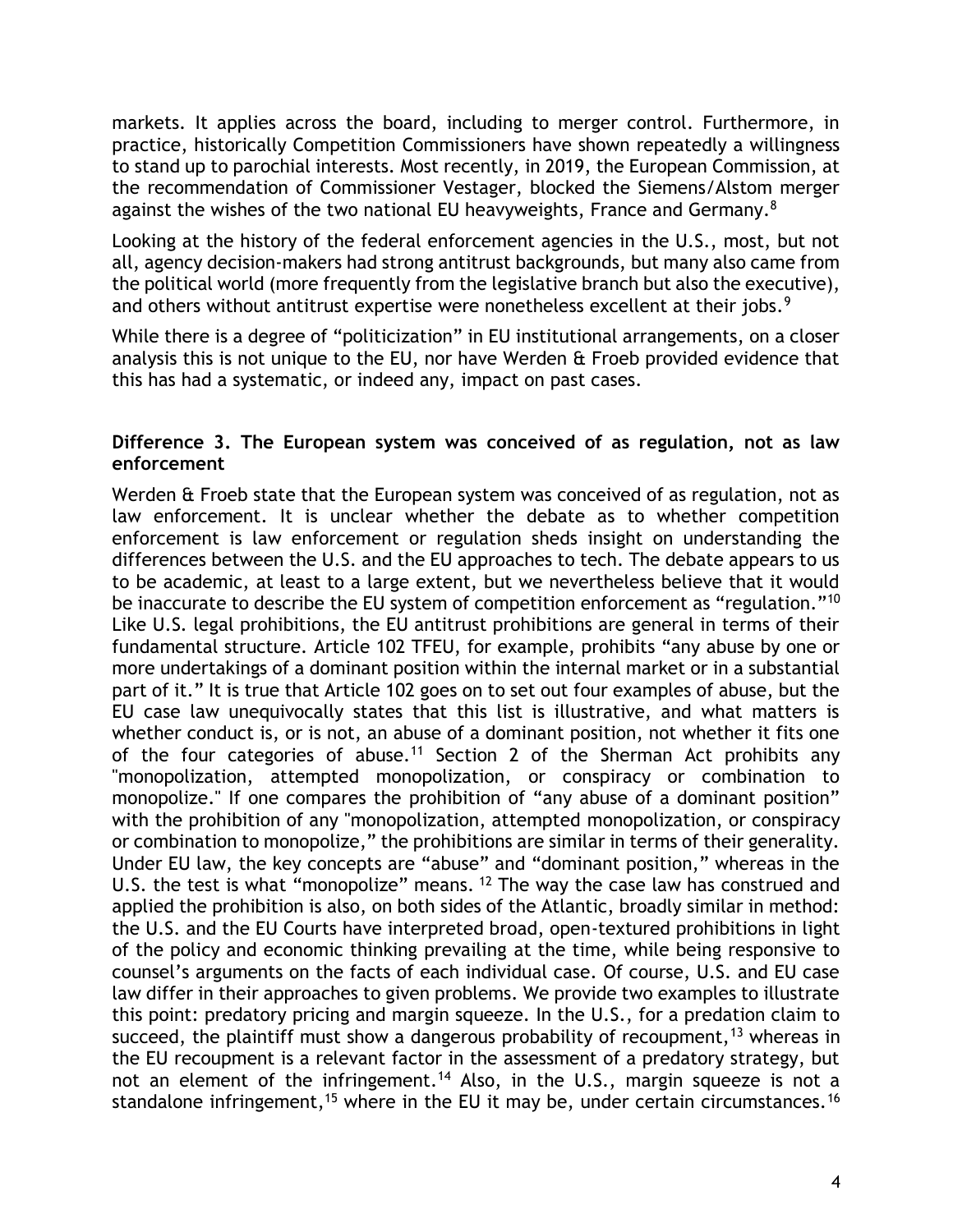What one could draw from these differences, however, is not any support for the claim that U.S. antitrust law was conceived of as "law enforcement" and EU competition law was conceived of as "regulation." These differences show, rather, different perceptions and underlying beliefs about the relative importance of type 1 versus type 2 errors and, more generally, different doctrinal approaches by different courts in different jurisdictions.

It is also instructive to recall, from a historical perspective, that in one of the drafts of the Treaty of Rome, the section on competition opened with a general prohibition on discrimination on grounds of nationality. That prohibition was then removed from the draft on the request of the German delegation, with the agreement of the other delegations, because the view was taken that discrimination on grounds of nationality had nothing to do with competition law.<sup>17</sup>

It would also be inaccurate to say that EU competition law is "regulation" because it is enforced by the European Commission and national competition authorities ("NCAs"), which are, by and large, administrative authorities rather than courts. The European Commission and the NCAs are required to enforce the competition laws through individual enforcement mechanisms, not to regulate markets. Furthermore, courts have jurisdiction to apply the very same prohibitions regardless of any prior decision by an administrative authority. A firm aggrieved by an alleged abuse of dominance may complain to the European Commission or go straight to court. The European Commission or the court will apply the law, and the decision-maker should not affect the result. Also, when the European Commission or an NCA adopts an infringement decision, that decision is reviewable by a court of full jurisdiction, that is, by a court having the power to review all aspects of the decision, in fact and law.

Finally, to extrapolate – as Werden & Froeb do - that EU competition law is regulation because it prohibits exploitative abuses, including excessive prices, and excessive pricing cases turn the enforcer into a price regulator, is methodologically incorrect. Exploitative abuses are uncommon, as Werden & Froeb rightly recognize, and very much the exception rather than the rule.<sup>18</sup> One cannot draw a general conclusion from an "exception." Furthermore, while we recognise that the very idea of an exploitative abuse is controversial,<sup>19</sup> as a matter of principle the test remains a legal test. It is not the case that the European Commission or NCAs can intervene in markets when they believe there is a market failure and regulate the price. What the agencies can do is to determine whether a given price falls afoul of the prohibition or not. This may be complex and certainly debatable as a matter of policy and economics – but does not necessarily turn EU competition law into price regulation as a general proposition, although it is theoretically possible to argue that the exploitative abuse branch of EU competition law has elements of regulation. It is noteworthy, however, that none of the enforcement cases against tech companies is an exploitative abuse case. Werden & Froeb's argument on this point is, therefore, in any event moot.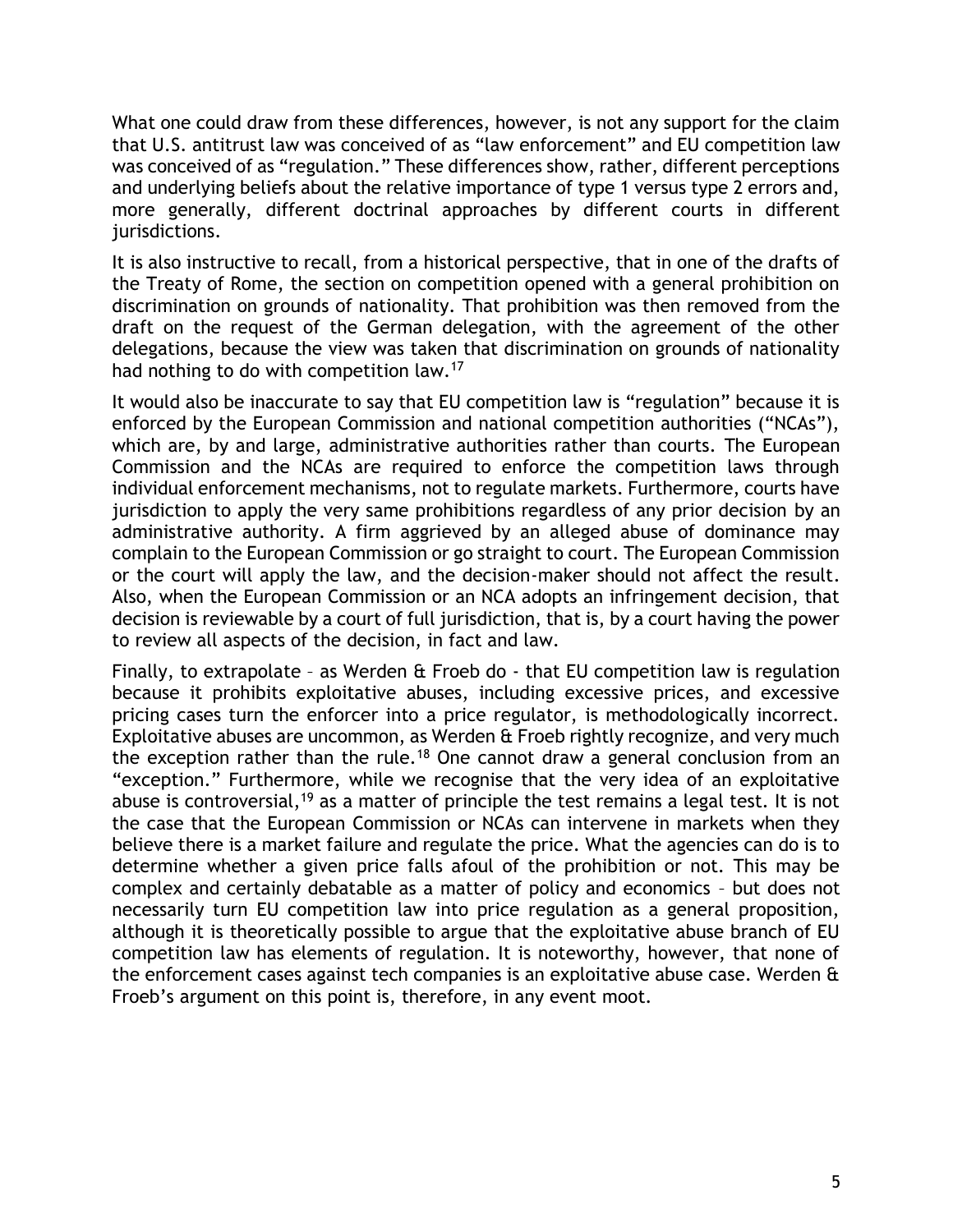### **Difference 4. The European system is grounded in skepticism of markets**

Werden & Froeb argue that the European system is grounded in skepticism of markets. In fact, the European system is grounded in the creation of a single market, a concept firmly grounded in the belief that free trade and an open and competitive economy maximize overall welfare, against the background of a social and economic history that reflects a wariness of conduct by former state monopolies within their traditional areas of dominance. In the EU, from the outset, state monopolies, state-granted benefits and privileges, and state power coopted by private interests posed serious challenges to free and competitive markets. This history of state-run or directed economies impacts the European Commission's enforcement priorities: more than half of the European Commission's single firm conduct cases of the past two decades involve telecom, financial services, rail, and electricity, reflecting this economic past. This difference identified by Werden & Froeb is generalized, explaining that the U.S. protects competition, leaving unsaid the decades-old refrain that inevitably follows this statement: that Europe protects competitors at the expense of consumers. Scholars have noted that EU competition law protects the competitive process, stressing market access and the right to contest markets on the merits.<sup>20</sup> Guided by Post-Chicago school economics,<sup>21</sup> as Professor Eleanor Fox notes, EU competition enforcement reflects the belief that lowering barriers to entry and keeping a clear path for challengers is likely to make the market more dynamic and thus serve consumers better.<sup>22</sup> We believe that enforcement in Europe is not guided by a skepticism of markets, but by a marginally different set of beliefs about what rules and forms of intervention make markets work better and tend to optimize overall welfare.

It is also noteworthy that while U.S. law exempts certain forms of state action from the reach of antitrust law, by contrast, the activities of public entities in the EU are fully subject to competition law. EU competition law, through Articles 106 and 107, does not exempt state-owned enterprises or state granted privileges from the application of competition law. In the *Greek Lignite* case, for example, the European Court of Justice ("ECJ") repeated its well established case law, according to which a Member State may be found to have infringed Article 106(1) if its measures create a situation in which a public undertaking or an undertaking on which it has conferred special or exclusive rights, merely by exercising the preferential rights conferred upon it, is led to abuse its dominant position, or when those rights are liable to create a situation in which that undertaking is led to commit such abuses.<sup>23</sup> For state action to be compatible with EU law, the exclusive or special rights must be proportionate and not go beyond what is necessary to achieve the public interest objective.

In general, in the area of single firm conduct, the European Commission and Member States have been more inclined to intervene against single firm conduct, whereas in the U.S., single firm conduct enforcement has been more influenced by concerns about the effects of erroneous government enforcement. This does not mean, however, that Europeans are driven by a skepticism of markets or that, in the U.S., government enforcement against single firm conduct is absent. <sup>24</sup>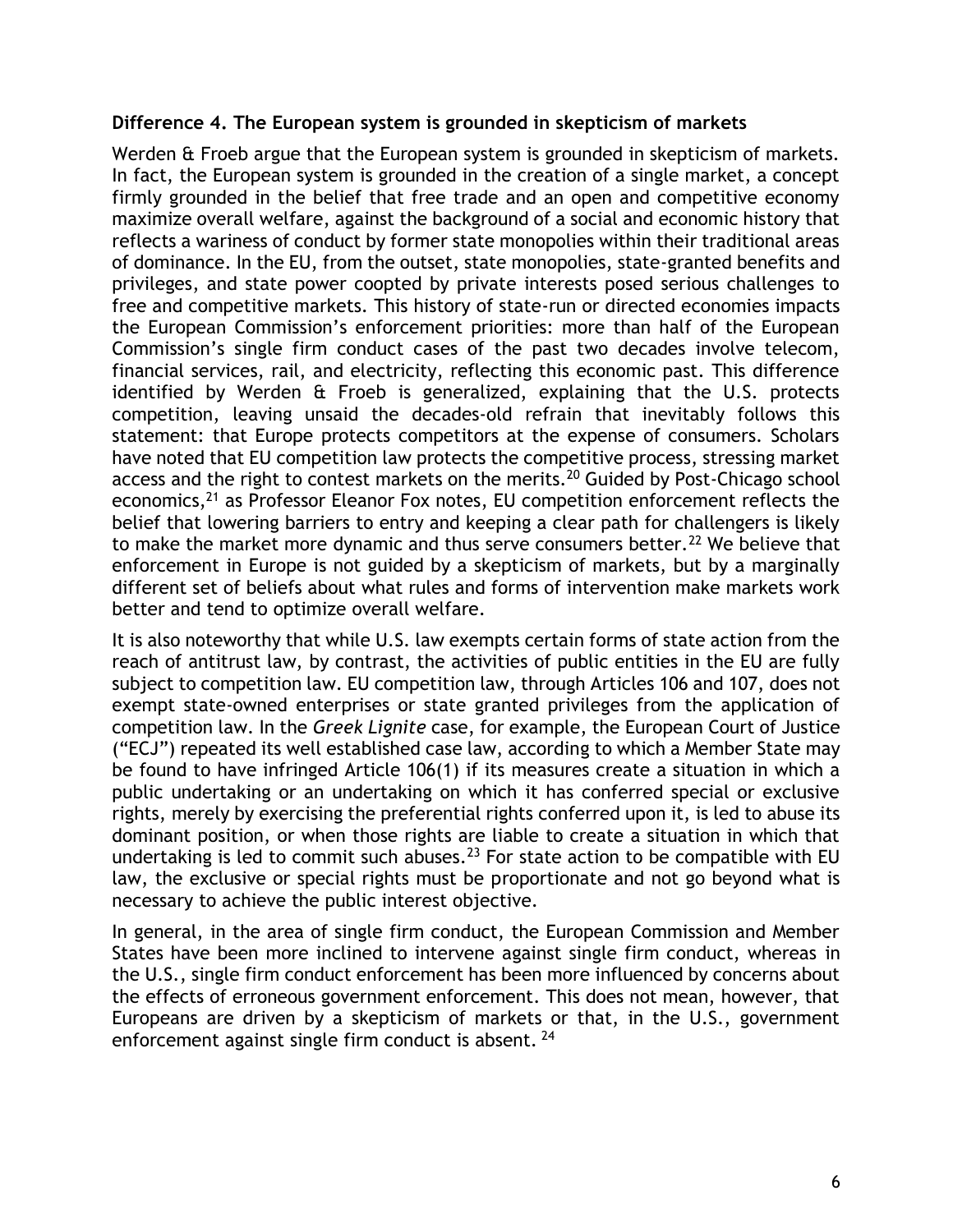#### **Difference 5. The European system lacks the process of U.S. court proceedings**

The institutional structure and enforcement process in the EU and the U.S. differ significantly, but both systems allow for a full review by independent courts. In the EU, the European Commission investigates a case, issues a statement of objections, and gives the targets the right to access to evidence the European Commission has relied upon (access to file), the opportunity to submit a written defence, and to request a hearing. The hearing before the European Commission is, of course, nothing like a trial before an impartial court. There is no cross-examination of fact and expert witnesses and no adversarial arguments. The hearing is before the same body that started the investigation, issued the statement of objections, and will ultimately decide the case. However, under EU law, this system requires that any aggrieved party must have a right of appeal before a court of "full jurisdiction," with the power to review the correctness, not just the lawfulness, of the decision on the facts and on the law. This is not the same as a common law trial, but it is a *de novo* review.<sup>25</sup>

At the Federal Trade Commission ("FTC"), when the Commission finds "reason to believe" that a party has engaged in an "unfair method of competition" and that a proceeding would be in "the interest of the public," staff can litigate cases either through administrative adjudication before an Administrative Law Judge ("ALJ") and the Commission ("Part III"),  $26$  or through federal court litigation before district courts. In the case of Part III adjudication, the first appeal, available to either complaint counsel (FTC staff) or respondents or both, is an appeal from the ALJ's initial decision to the Commission. The Commission reviews the ALJ's decision *de novo*, meaning that the Commission is not bound by the ALJ's evidentiary rulings, findings of fact or conclusions of law. The next appeal is only available to the respondent, who can appeal the Commission's decision to the federal courts. The Commission's findings of law are reviewed *de novo*, but they may be given some deference to the extent they involve interpretation and application of the FTC Act. The Court of Appeals is bound by the Commission's findings of facts, so long as the facts are supported by evidence. The courts have interpreted this language to mean that a "substantial evidence" test applies. This test asks whether the Commission's findings are supported by "such relevant evidence as a reasonable mind might accept as adequate," not whether the reviewing court "making its own appraisal of the testimony, picking and choosing for itself among uncertain and conflicting inferences" would reach the same conclusion. The test is deferential to the FTC.

At the Antitrust Division, the Division acts only as a prosecutor, going to federal court to seek enforcement action. Unless the parties choose to settle the case before trial, enforcement actions will require trial in a federal court. Under the Tunney Act, federal courts review proposed consent decrees in civil antitrust cases filed by the DOJ to ensure that the remedy proposed in the consent is in the public interest, but this does not usually involve a full trial on the merits.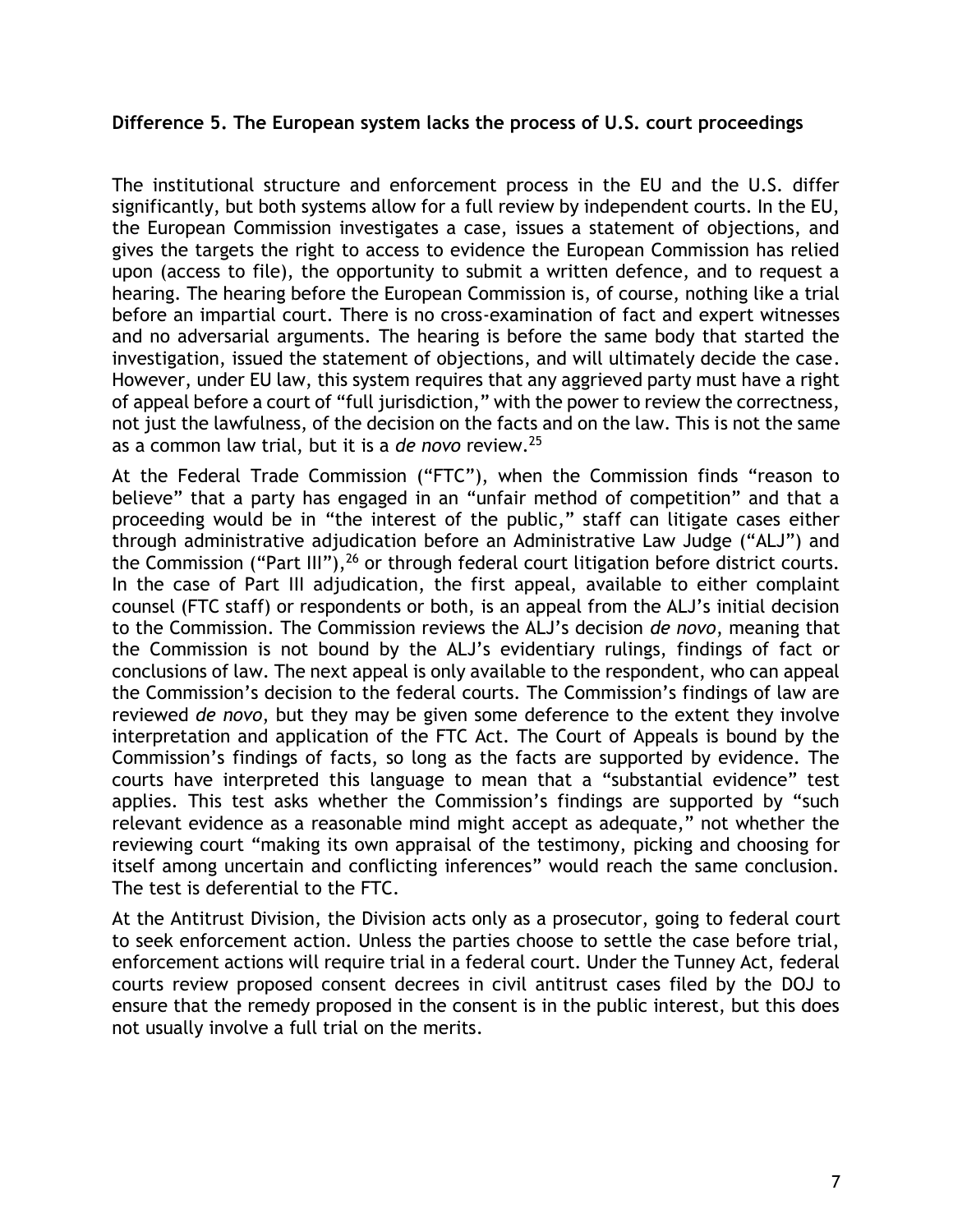Thus, the U.S. and the EU procedures differ, although it is notable that these differences are not specific to antitrust. They reflect the different legal systems of continental Europe and the United States. They share in common, however, that competition decisions are subject to a full review by independent courts.

One aspect not addressed by Werden & Froeb in this section, but referred to only in passing near the conclusion, is the length of the European Court proceedings. The authors reference the European Commission's *Intel* case, with the original decision in 2009, and, as of this writing, is still waiting for a final decision by the General Court after being remanded in 2017 by the ECJ. We note that it is possible for U.S. cases to be lengthy. In the FTC's *Actavis* matter, the FTC filed its original complaint in January 2009, which was dismissed by a district court, a decision then reversed by the Supreme Court in 2013, and remanded. The case concluded with a consent decree in February 2019, on the eve of trial, which was scheduled to begin in March. However, while we have not done an empirical examination to compare the timing between the original enforcement action and the final appeal in all cases, we agree that it appears in general to be considerably longer in the EU, which can impact a defendant's decision on whether or not to pursue an appeal, and thus may impact how defendants view, as a practical matter, their rights of defense.

### **Difference 6. The European system lacks the burden of proof of an adversarial system**

As Werden  $\alpha$  Froeb accept, the EU system does have a doctrine of the burden of proof,  $27$ even if, as they correctly state, in the administrative proceedings it is the European Commission itself that needs to conclude whether its own burden of proof has been discharged or not. From the perspective of a common law trial, this appears puzzling. In an administrative system, however, it is not unusual for the administrative authority to decide whether, following its own investigation, there is sufficient evidence that allows a determination whether the law has been infringed. The enforcer still must be satisfied to the required legal standard that an infringement has occurred, mindful that the evidence must be persuasive to the courts since the decisions can be appealed to the General Court, and then, on points of law, the ECJ.<sup>28</sup> If a decision is appealed, while it is for the applicant to raise specific grounds of appeal, it is for the European Commission to satisfy the court that it has discharged its burden of proof. If the court, at the end of the appeal, believes that there is a doubt as to whether the applicant has infringed EU competition law, the appeal is allowed and the European Commission's decision annulled.<sup>29</sup> One may, of course, prefer a common law trial as the best method to test the evidence and arrive at the truth - as we do - but it is necessary to recognize that more than half the world, including, but not limited to, the EU and most of its Member States, has administrative authorities that are empowered to find law infringements, not only of antitrust law but of many other sorts of laws, subject to review by the courts. Introducing a common law-style trial at the EU level only to address competition infringements would be out of kilter with the legal system overall. As the U.S. adversarial system is not specific to antitrust, neither is the EU administrative system. Both are well embedded in their respective legal frameworks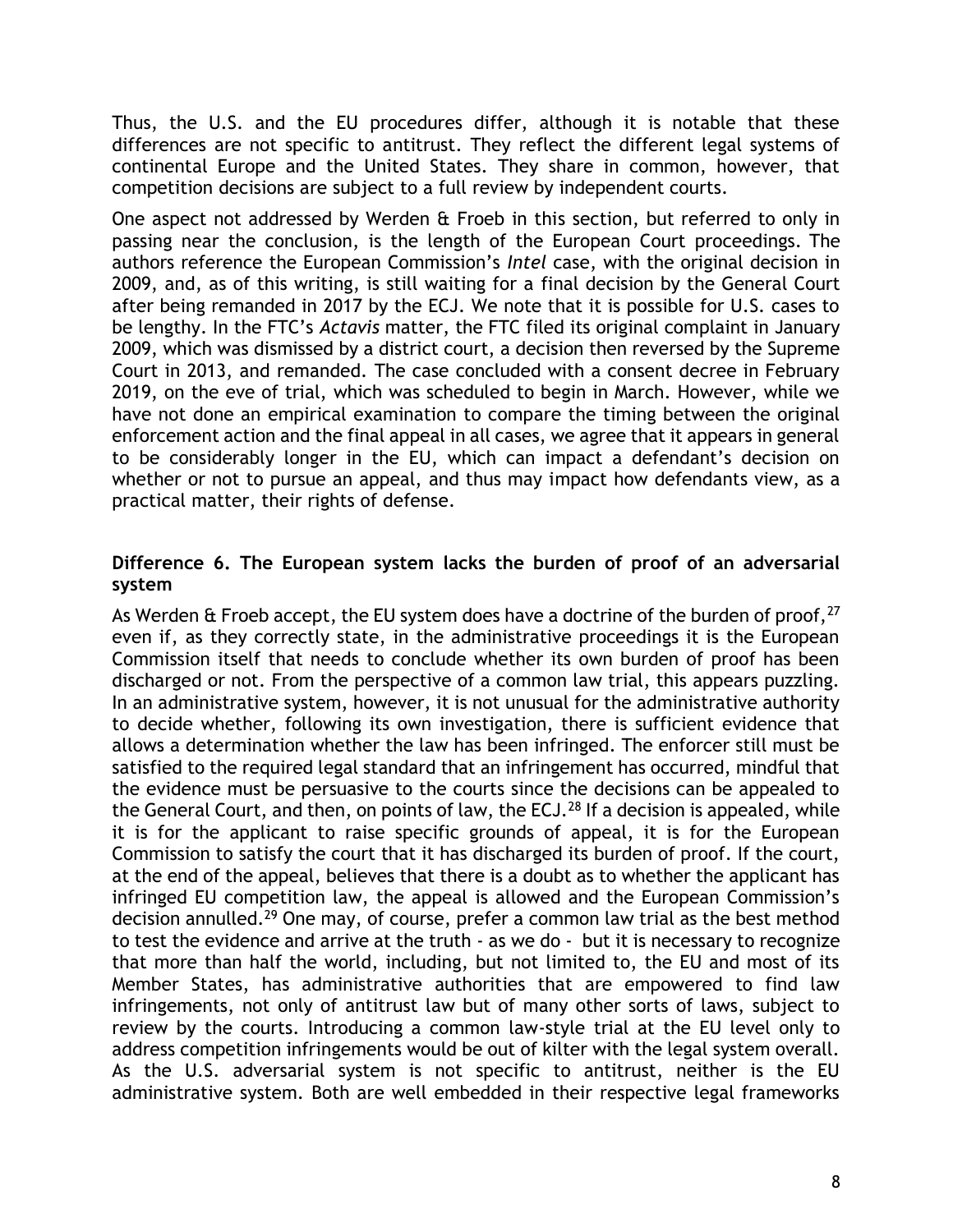and traditions and both have advantages and disadvantages. The EU system may have disadvantages, but one of them is not that it lacks the burden of proof of an adversarial system. It lacks a common law trial, but this is not the same thing.

### **Difference 7. The European system does not impeach unsound theories**

In Werden & Froeb's article, this criticism of the European system boils down to the proposition that in the EU there is no mechanism to exclude unreliable economic evidence as there is in the United States under the *Daubert* rule.<sup>30</sup> It may be that all the world should adopt the *Daubert* rule, and we are open to a debate about its pros and cons. But the jump from being enthusiasts of the *Daubert* rule to saying that the European system does not impeach unsound theories is itself unsound. Many common law systems do not have a rule similar or equivalent to *Daubert*. For example, England, the country of origin of the common law, does not have it. Under English law, the reliability of the evidence, including expert evidence, is a matter for the jury or the judge if the trial is by a judge alone. Whether evidence is reliable or not is an issue of fact, not an exclusionary rule. It is not surprising, therefore, that an administrative system such as the European one does not have a *Daubert*-type of rule. But unsound theories can be and are impeached.

There are several stages in the administrative procedure that provide an opportunity for parties to challenge the European Commission's economic theories. There are internal checks and balances, such as advice by the Legal Service of the European Commission (completely separate from DG Competition), or by the Chief Economist's office (which provides an independent view). But, more importantly, whatever economic theory the European Commission relies upon, it must be able to withstand judicial review. While judicial review of matters of complex economic assessment has, historically, been deferential, it is now accepted that the General Court has unfettered jurisdiction to review economic evidence and assessments and set aside the decision under appeal if it disagrees with the assessment of the European Commission. This has happened, recently, in the *Servier* pay-for-delay case, in which the General Court disagreed with the European Commission's market definition and set aside the decision in part.<sup>31</sup> And it happened, famously, in three mergers cases in the early noughts, when the EU Courts set aside three merger decisions in short sequence in *Airtours*, *Schneider*, and *Tetra Laval*. 32

There is also the important role of the Advocate General ("AG") in criticizing what might be considered to be "unsound" ideas. In many cases, for example in the AG opinions in *Coty* and *Intel*, the AG provided trenchant analyses of the state of the literature in order to attack specific ideas, and to guide the ECJ toward a better line of reasoning. While the Court is ultimately free to disregard the opinion, the AG is nonetheless an influential voice about arguments that should be retained and those that should be discarded.

Finally, in some Member States, economic experts retained by the parties have a special duty to the court to present their views in a way that improves the court's understanding of the matter and not to engage in simple advocacy. Put another way,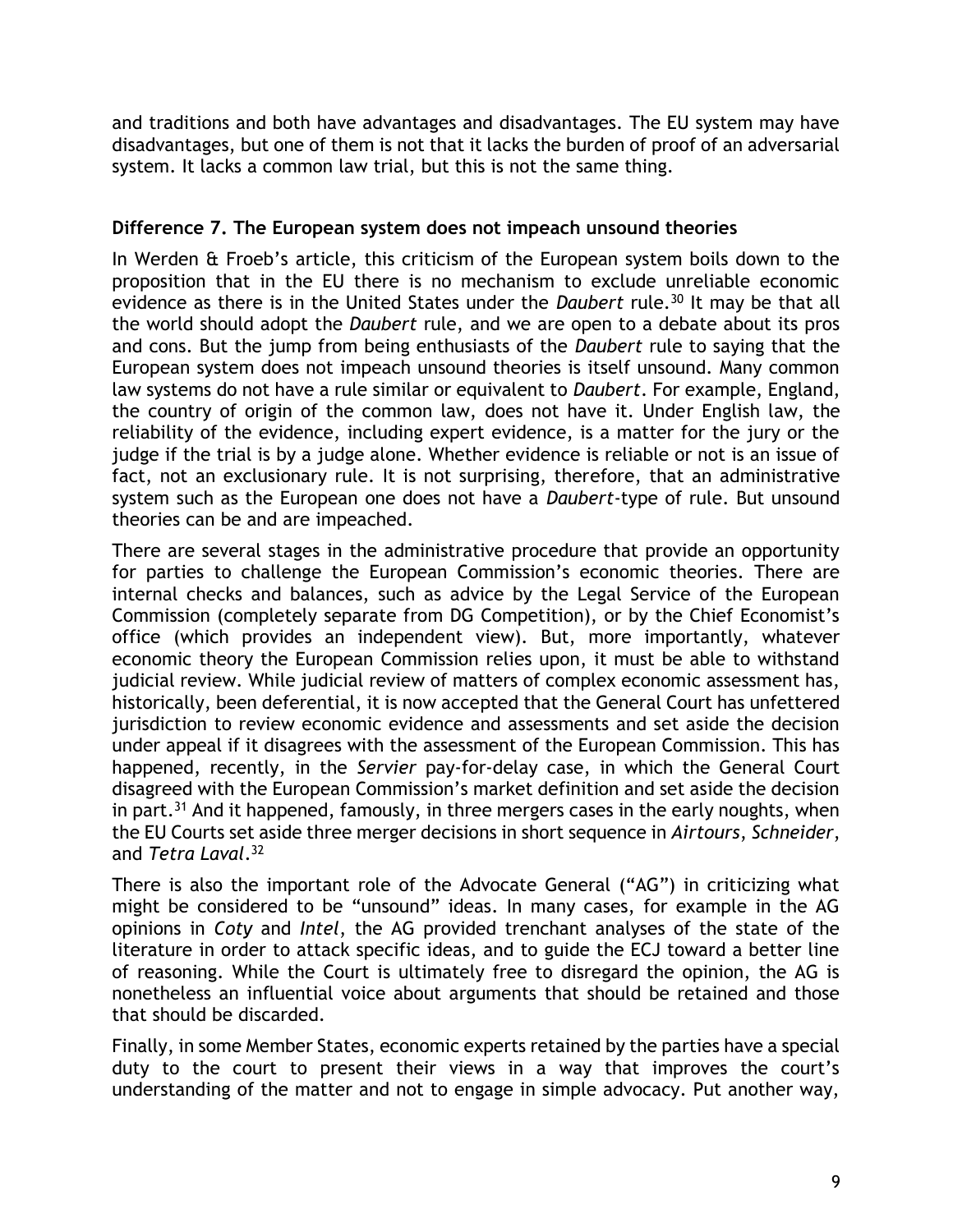the expert has a responsibility to the court and not simply to the client. European judges and economic consultants explain that this tempers advocacy, and discourages the presentation of arguments and interpretations that might in some sense be considered "unsound."<sup>33</sup>

While cross examination in court may be a more effective mechanism for impeaching unsound theories (as Werden & Froeb argue), it is not the only way to ensure that enforcement action is economically sound. There are a number of ways in which agencies and courts in Europe can weed out unsound theories.

#### **Difference 8. The European system maintains a low bar for anticompetitive effects**

We accept that the effects threshold required to prove an infringement is a difference between the U.S. and the EU systems.<sup>34</sup> The EU generally requires a lower bar for foreclosure, but there is a diversity among the types of conduct that Werden & Froeb ignore. For example, in *Generics (UK) Ltd v CMA*, the ECJ found that a branded pharmaceutical company's overall contractual strategy could be capable of restricting competition and of producing exclusionary effects going beyond the specific anticompetitive effects of the individual agreements. The Court in essence said that the cumulative effect may be greater than the individual parts: the Court accepted that an abuse of a dominant position could occur even if the dominant firm's agreements did not, individually, breach Article 101.<sup>35</sup> In the *Intel* case, the 2017 ECJ decision clarified the role of effects in an analysis of rebate schemes, holding that the dominant firm can overcome the presumption of illegality with substantiated arguments and evidence that the conduct was not capable of restricting competition.<sup>36</sup>

The effects required depend on the type of conduct at issue. In *Google Shopping*, the European Commission applied a test of conduct "capable of having, or likely to have, anticompetitive effects," finding liability based on a demonstration of anticompetitive effects focusing on traffic diversion away from third-party comparison shopping websites, and discussed in less detail the potential anticompetitive effects in the national markets for general search services.<sup>37</sup> In *Google Android*, the European Commission's decision explains that it is sufficient that the conduct tends to restrict competition or is capable of having that effect, regardless of its success.<sup>38</sup> The European Commission's recent approach in tech cases is, however, not the final word on the matter. There is case law from the Grand Chamber of the ECJ that establishes that, at least in certain circumstances, the anti-competitive effects test should be likely foreclosure of as efficient competitors causing consumer harm. In *Post Danmark I*, the Court ruled on the standard of foreclosure in predation and held that when the price applied by the dominant undertaking is lower than its average total costs but above its average incremental costs, "it is necessary to consider whether that pricing policy, without objective justification, produces an actual or likely exclusionary effect, to the detriment of competition and, thereby, of consumers' interests."<sup>39</sup> The European Commission presumably interprets this case as applying only to pricing practices. This is not, however, the only possible interpretation, and it remains to be seen what the EU Courts will say in the *Google* appeals, for example.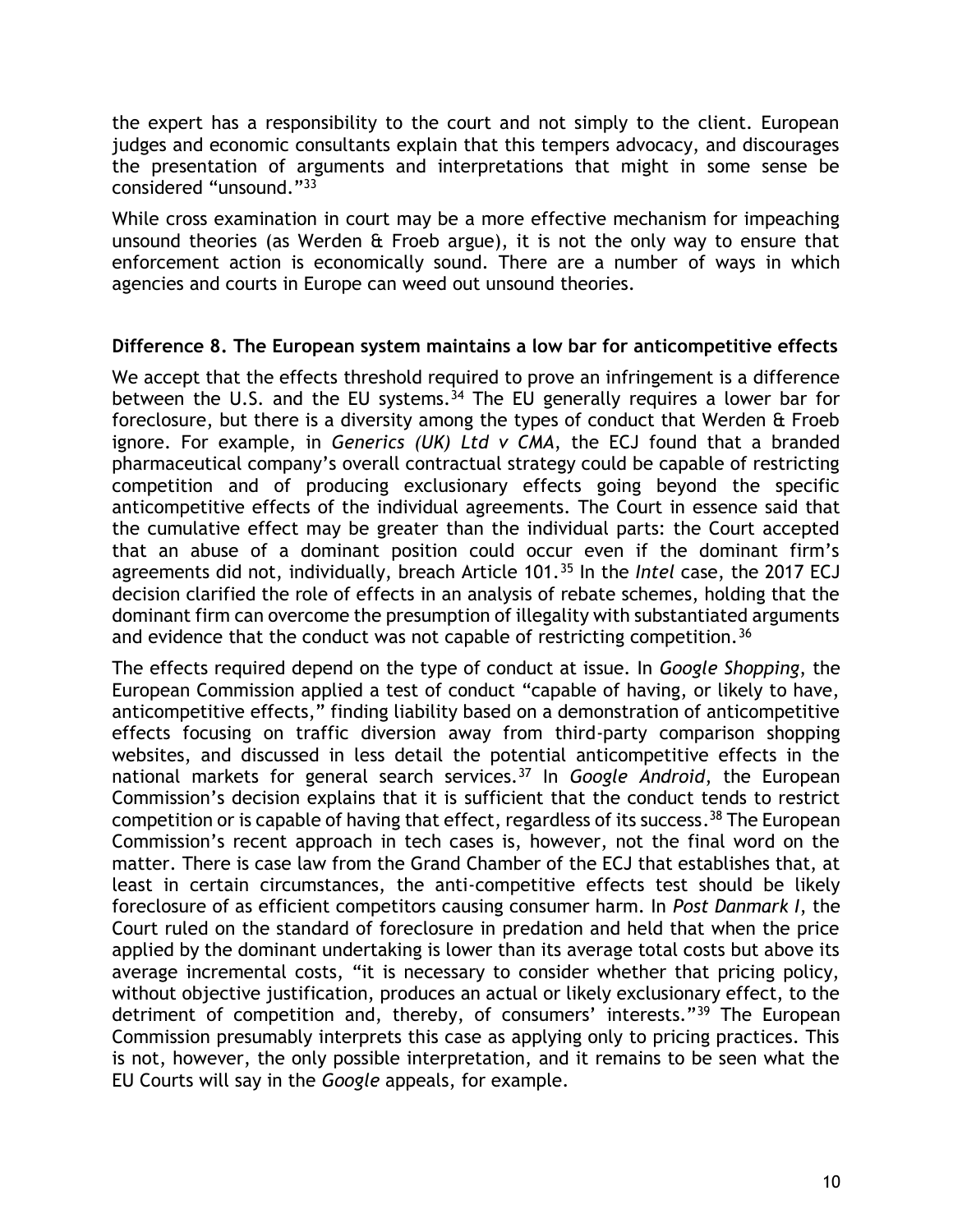The test for anticompetitive effects under Article 102 is still unclear, and while arguably problematic for some types of abuses, the case law is moving in the direction of an effects-based approach. We agree with Werden & Froeb that the standard in the EU, at least insofar as it is only "capability" to foreclose in certain cases, is low. But we disagree in that the EU case law is much more complex and other tests are applied as well, such as a test of actual or likely foreclosure of "as efficient competitors," to the detriment of consumers.

### **Difference 9. The European system is receptive to leveraging theories**

Werden & Froeb discuss leveraging in the European tech cases, arguing that leveraging theories in the U.S. are legally cognizable only when monopoly is threatened in the second market, whereas in Europe it is sufficient that competition is distorted in the second market. Most European Commission tech cases involving leveraging theories involve refusals to deal or tying. For the former, the standards for finding liability are demanding.<sup>40</sup> For tying cases, the description of the EU standard as only requiring a distortion of competition without any threat of monopolization of the tied market creates the wrong impression that the European Commission intervenes on the basis of a low threshold. In tying cases, the rationale for intervention is concern about potential monopolization in the tied market. While under case law the European Commission needs only to show foreclosure in the tied market, if one examines the cases actually brought, they are consistent with a likelihood of monopolization of the tied market. While a Section 2 tying case in the U.S. may be more demanding with respect to requirements for the secondary market, in the *Microsoft* cases (2004, tying of media player; 2009, tying of Internet Explorer) and the 2018 *Android* case, the European Commission considered market power in the tying market (i.e. where the conduct takes place) and the effects in the tied market (i.e. where the effects occur and the likelihood of foreclosure needs to be established).

## **Difference 10. The European system does not recognize competition on the merits**

The European Courts have not defined in a conclusive way what competition on the merits means, and instead use it as a benchmark to define what is not competition on the merits. While there is no hard-edged definition of competition on the merits, the ECJ's 2017 *Intel* decision explains that competition by dominant firms has to be efficiency related, which means, for example, lower costs or better quality. The Court relies on the "as efficient competitor" test, concluding that a dominant company *can* engage in conduct that is more efficient than its competitors and EU competition law does *not* protect less efficient competitors.

In describing the U.S. approach, the authors claim that in the U.S., courts hold that product improvement is "lawful competition on the merits." For this claim authors likely rely on cases such as the Ninth Circuit's *Allied Orthopedic v. Tyco*. However, while, in the United States, the Microsoft Court noted that U.S. courts "are properly very skeptical about claims that competition has been harmed by a dominant firm's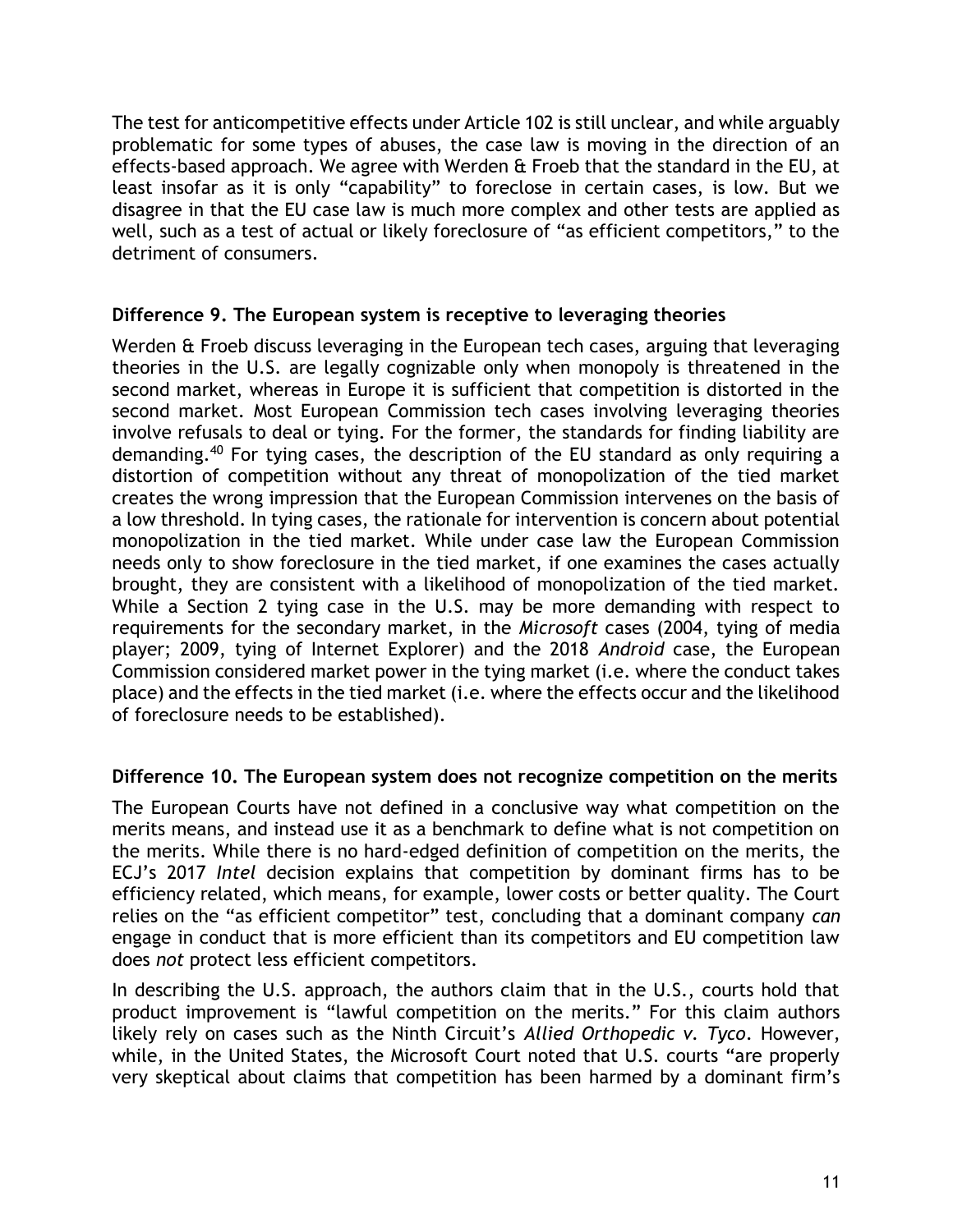product design changes,"<sup>41</sup> the court also refuted the idea that product design is a safe harbor from antitrust rules.<sup>42</sup>

In Europe, product improvement arises in Article 102 cases as an objective justification. While this justification has failed generally before the EU Courts, it has proved successful in Article 102 cases in Member States, for example, in *Streetmap.com v. Google*. 43

# **Concluding Remarks**

In addition to these ten differences, Werden & Froeb also note other aspects that could influence Europe's ability to bring tech cases: the transparency of decision-making when the agencies decide not to take action and the possibility of a challenge to that decision;<sup>44</sup> the length of time for court decisions; and the inability for the court's decisions on remedies to reflect new facts. These elements certainly can influence the cases against the tech giants. They conclude their article, however, noting that in the U.S., the judicial acceptance of a singular focus on consumer welfare guards against the calls for action against tech companies that invoke myriad social issues. We applaud the focus on consumer welfare in the U.S., but question the implication that the European Commission's actions against the tech companies – the focus of the article – has succumbed to anything other than its two enforcement goals: consumer welfare and market integration.<sup>45</sup> On the contrary, so far the European Commission has been a staunch advocate for keeping other goals separate – cautioning against the use of antitrust enforcement for other purposes, such as environmental protection, labor considerations, consumer protection, or data protection violations.<sup>46</sup>

This reply does not seek to suggest that Europe and the U.S. apply the same law or have the same procedures, particularly as regards to single firm conduct. At the margin, in the United States, there is a greater faith in market forces, and U.S. antitrust doctrine recognizes narrower circumstances in which dominant firms can be held liable for competitive abuses. At the same time, we acknowledge that the past two decades have seen greater transatlantic convergence, including the movement away from a formbased approach to a greater focus on effects in European law.<sup>47</sup>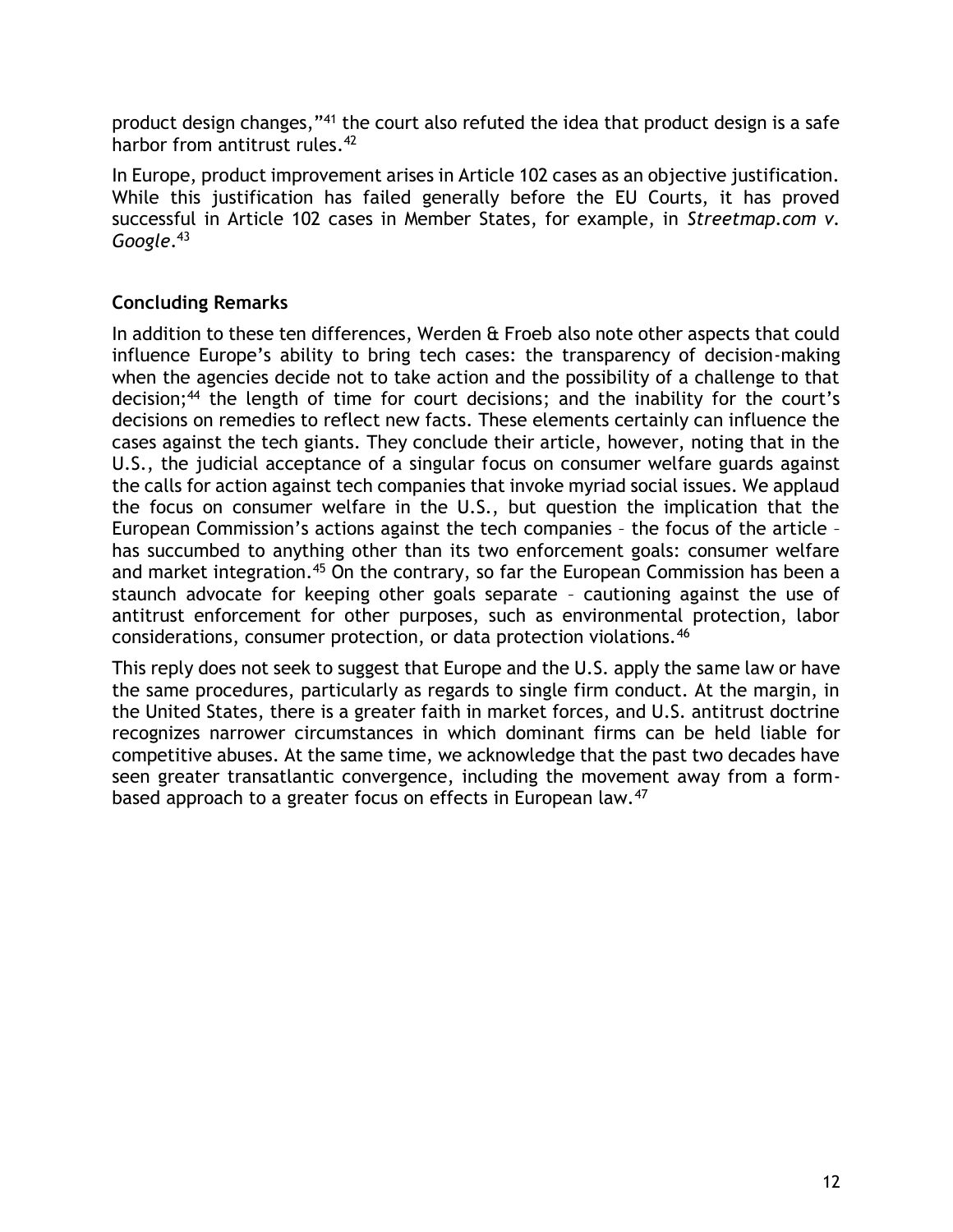- <sup>1</sup> Gregory J. Werden & Luke M. Froeb "Antitrust and Tech: Europe and the United States Differ, and It Matters" CPI Antitrust Chronicle, October 2019.
- <sup>2</sup> Maria Coppola is counsel in the U.S. Federal Trade Commission's Office of International Affairs and an adjunct professor of European competition law at George Mason's Antonin Scalia Law School. The views represented here are her own, and do not reflect those of the Federal Trade Commission or any individual Commissioner. Renato Nazzini is professor of law at King's College London and a partner at LMS Legal LLP, London.
- <sup>3</sup> We note, however, that some of the U.S. monopolization cases, such as *Intel* and *Qualcomm*, have been more expansive than parallel enforcement actions taken by the European Commission: Agreement Containing Consent Order, *Intel Corp.*, No. 9341 (August 4, 2010); *Federal Trade Commission v. Qualcomm Incorporated*, Case No. 17-CV-00220-LHK (N.D. Cal. May 21, 2019).
- <sup>4</sup> The italicized text describing the differences is from the original Werden & Froeb article.
- <sup>5</sup> Directive 2014/104/EU of the European Parliament and of the Council of 26 November 2014 on certain rules governing actions for damages under national law for infringements of the competition law provisions of the Member States and of the European Union [2014] OJ L349/1 ("Damages Directive"), now implemented in all Member States.
- $6$  Standalone private enforcement actions under Article 102 have been rare. One reason is that national jurisdictions, except for the UK and to a lesser extent Germany and the Netherlands, did not provide for discovery. However, in 2014, the European Commission adopted the Damages Directive, which seeks to create an effective European private enforcement regime through the pursuit of damages actions before EU Member State courts. The Directive requires all EU member states to provide for the recovery of damages in competition cases, and several provisions in the Directive, such as those concerning the binding effect or evidentiary value of NCA's decisions and other provisions related to discovery, may facilitate the bringing of single firm conduct private actions. The Directive required Member States to transpose the Directive into national law before the end of 2017 and has now been implemented in all Member States. As noted in the American Bar Association's Antitrust Law Section [Final Report of the Task Force on International](https://www.americanbar.org/content/dam/aba/administrative/antitrust_law/comments/october-2019/report-sal-dominance-divergence-10112019.pdf)  [Divergence of Dominance Standards](https://www.americanbar.org/content/dam/aba/administrative/antitrust_law/comments/october-2019/report-sal-dominance-divergence-10112019.pdf) (September 1, 2019) (hereafter "ABA Report"), "Given the dearth of Article 102 private enforcement cases litigated before national courts, it is too early to tell whether the European Union's push for more private enforcement might in the future also impact the development of substantive competition law doctrine, similar to what some have observed in connection with Section 2." The lack of a culture of private rights in most EU countries suggests this is unlikely to happen in the near future.
- <sup>7</sup> Kovacic has explained "U.S. antitrust doctrine would have assumed a more intervention-oriented character if the power to enforce the American competition statutes were vested exclusively in public enforcement authorities, or if the private right of action had been circumscribed…": William E. Kovacic, Private Participation in the Enforcement of Public Competition Laws, speech at British Institution of International & Comparative Law's Third Annual Conference on International and Comparative Competition Law: The Transatlantic Antitrust Dialogue, May 15, 2003. He has specifically addressed how private rights have shaped the standards for single firm conduct cases in the U.S. in William E. Kovacic, *The Intellectual DNA of Modern U.S. Competition Law for Dominant Firm Conduct: The Chicago/Harvard Double Helix*, 1 COLUM. BUS. L. REV. 1-80 (2007). In that article, Kovacic argues that judicial fears that the U.S. style of private rights of action – with mandatory treble damages, asymmetric shifting of costs, broad rights of discovery, class actions, and jury trials – excessively deter legitimate conduct and have spurred a dramatic retrenchment of antitrust liability standards, most evident in the progression toward more lenient treatment of dominant firm conduct.
- <sup>8</sup> Case M.8677 *Siemens/Alstom*, February 6, 2019, OJ C 300, 5.9.2019, 14–20.
- <sup>9</sup> From the Federal Trade Commission (FTC), for example, Chairman Jon Leibowitz (2009-2013, also Commissioner from 2004-2009) joined the FTC after a long career in the U.S. Senate, and Chairman Janet Steiger (1989- 1995) did not have an antitrust background when she joined, and she ably led the FTC.
- $10$  Regulation may be defined as "imposition of rules by government, backed by the use of penalties that are intended specifically to modify the economic behaviour of individuals and firms in the private sector": Glossary of Industrial Organisation Economics and Competition Law, compiled by R. S. Khemani and D. M. Shapiro, commissioned by the Directorate for Financial, Fiscal and Enterprise Affairs, OECD, 1993. At a very general level, all law may be "regulation" but, generally, regulation refers to sets of rules that are either sector specific (e.g. telecoms or energy markets) or aimed at addressing a particular, well-defined problem (e.g. money-laundering). Law is a more general concept, which encompasses and authorizes regulation, but includes all norms that purport to have a given form of authority over their addressees.
- <sup>11</sup> Case 6/72 *Europemballage Corp and Continental Can Co Inc v. Commission* [1973] ECR 215; Case C-333/94 P *Tetra Pak International SA v. Commission* [1996] ECJ I-5951; Case C-95/04 P *British Airways plc v. Commission* [2007] ECR I-2331.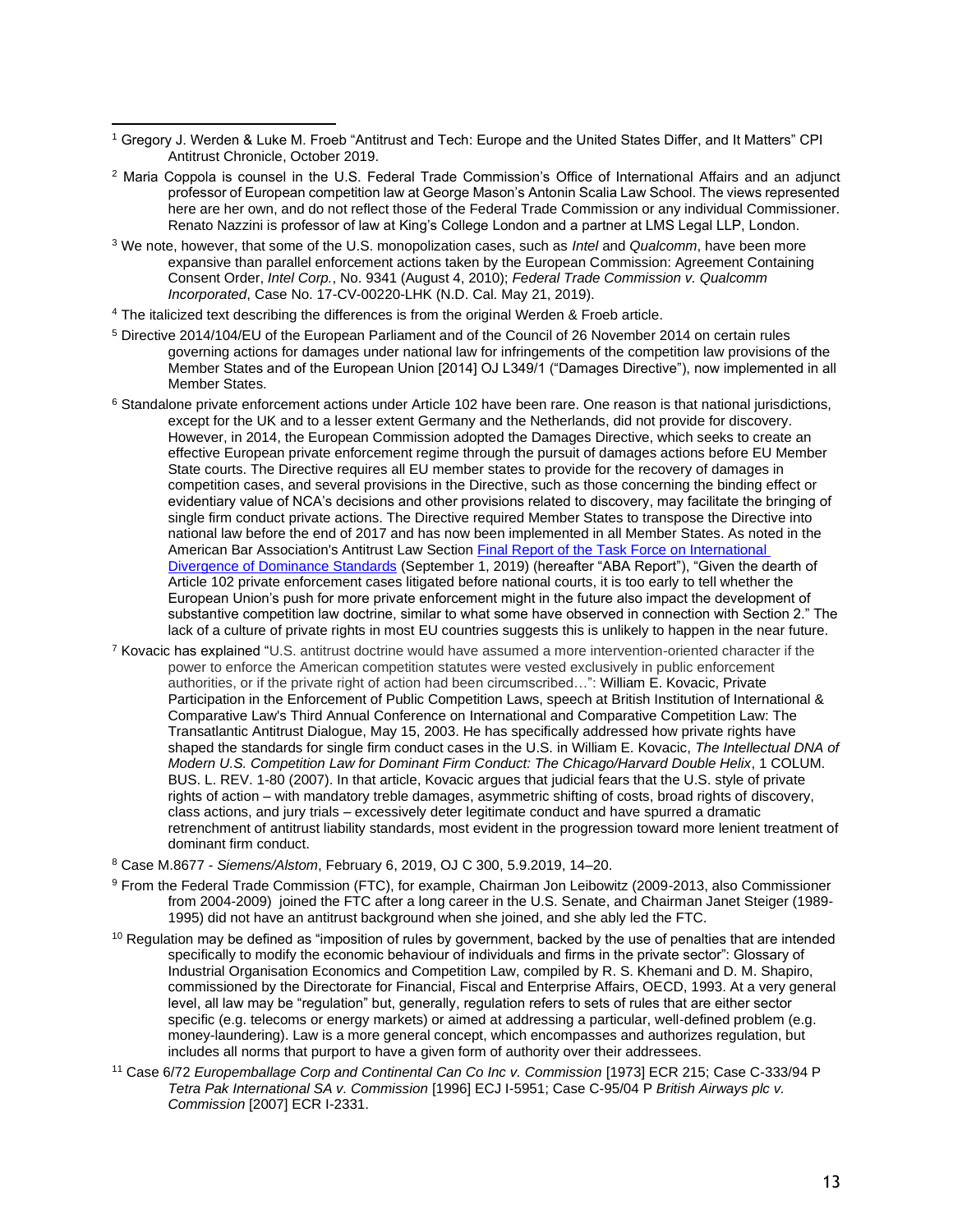- <sup>12</sup> The test for monopolization, articulated in *United States v. Grinnell Corp.*, consists of two elements: "(1) the possession of monopoly power in the relevant market and (2) the willful acquisition or maintenance of that power as distinguished from growth or development as a consequence of a superior product, business acumen, or historic accident." *United States v. Grinnell Corp.*, 384 U.S. 563, 570–71 (1966).
- <sup>13</sup> *Brooke Group Ltd. v. Brown & Williamson Tobacco Corp.*, 509 U.S. 209, 222, 224 (1993).
- <sup>14</sup> Case T-83/91, *Tetra Pak Int'l SA v. Comm'n*, 1994 E.C.R. II-755, ¶¶ 143-44, 150. While both the U.S. and the EU require some showing of prices below a measure of costs, and both consider similar factors, only the United States requires a specific showing of the possibility of recoupment but factors important to such a showing (e.g. high barriers to entry) are considered by both. EU case law arguably infers the possibility of recoupment from the fact of dominance. *ABA Report* at 59-60.
- <sup>15</sup> *Pacific Bell Telephone Company v. linkLine*, 555 U.S. at 453
- <sup>16</sup> *Deutsche Telekom AG v. Commission*, 2010 E.C.R. I-9555.
- <sup>17</sup> See R Nazzini, *The Foundations of European Union Competition Law: The Objective and Principles of Article 102* (Oxford OUP 2010) 126 – 131.
- <sup>18</sup> The ABA Report (*supra*) notes: "Thus, while the exploitative dimension of Article 102 is broad, to date, prosecutorial discretion has tended to hold it at bay." *ABA Report* at 26.
- <sup>19</sup> For a critical perspective, see R Nazzini, *The Foundations of European Union Competition Law: The Objective and Principles of Article 102* (Oxford OUP 2010) 275 – 282.
- <sup>20</sup> See, for example, Prepared Statement of Eleanor M. Fox, U.S. Senate Comm. on the Judiciary, Subcomm. on Antitrust, Competition Policy, and Consumer Rights, Hearing on A Comparative Look at Competition Law Approaches to Monopoly and Abuse of Dominance in the U.S. and EU 11 (Dec. 19, 2018), [https://www.judiciary.senate.gov/meetings/a-comparative-look-at-competition-law-approaches-to-monopoly](https://www.judiciary.senate.gov/meetings/a-comparative-look-at-competition-law-approaches-to-monopoly-and-abuse-of-dominance-in-the-us-and-eu)[and-abuse-of-dominance-in-the-us-and-eu.](https://www.judiciary.senate.gov/meetings/a-comparative-look-at-competition-law-approaches-to-monopoly-and-abuse-of-dominance-in-the-us-and-eu) Professor Fox also observed that "[b]oth the U.S. and the EU, by their antitrust laws, are trying to protect the market . . . . Both laws welcome the winds of competition and sustained low pricing." *Id.* at 9. Professor Fox commented that the European Union "never adopted the Chicago School premises. It does not assume markets work well. It does not admonish: Trust the market especially not when the market is concentrated and dominated by a single firm. It does not presume that antitrust intervention is likely to mess up the market and chill competition and innovation." At 6. On the objectives of the EU prohibition of abuse of dominance, see also *The Foundations of European Union Competition Law: The Objective and Principles of Article 102* (Oxford OUP 2010) 107 – 154.
- <sup>21</sup> See discussion of Chicago versus Post-Chicago school economics in William E. Kovacic, The Intellectual DNA of Modern U.S. Competition Law for Dominant Firm Conduct: The Chicago/Harvard Double Helix, 1 COLUM. BUS. L. REV. 1-80 (2007) at 22-25.
- <sup>22</sup> See, for example, Prepared Statement of Eleanor M. Fox, U.S. Senate Comm. on the Judiciary, Subcomm. on Antitrust, Competition Policy, and Consumer Rights, Hearing on A Comparative Look at Competition Law Approaches to Monopoly and Abuse of Dominance in the U.S. and EU (Dec. 19, 2018) at 6. "EU competition law stresses market access and the right to contest markets on the merits. It is sympathetic to access to networks. It is hostile to dominant firms' using leverage to take advantages for themselves at the expense of competitors, thereby "unleveling the playing field." It does not aim to protect inefficient competitors. Rather, EU precedents safeguard a clearer path of the outsider to access markets on the merits, free from obstructions by dominant firms. Nonetheless, from the point of view of detractors who worry about excessive enforcement against dominant firms, the EU approach does protect competitors." Id at 8.
- <sup>23</sup> Case AT.38700 *Greek lignite and electricity markets*, 17 April 2018, OJ C 245, 13.7.2018, 3.
- <sup>24</sup> For example, since 2001 the FTC has brought 27 Section 2 cases. This is about half the number the European Commission brought during the same time period.
- <sup>25</sup> R Nazzini, "Judicial Review after KME: An Even Stronger Case for the Reform that Will Never Be" (2015) 40 European Law Review 490 – 508; R Nazzini, "The evolution of the 'full jurisdiction' of the European Courts in Article 101 and 102 matters" in R. Cisotta & M. Marquis, *Litigation and Arbitration in EU Competition Law* (Cheltenham, Edward Elgar Publishing Ltd, 2015) 123 – 140.
- <sup>26</sup> Once the Commission issues a Part III complaint, the Commissioners are considered to be in an adjudicative role and they are no longer involved in the investigation and prosecution of the matter. FTC staff who conduct the investigation or the prosecution of the case are prohibited from participating in the Commission's decision or review of the matter. In addition, *ex parte* contacts about the matter between FTC staff and respondents and the ALJ or the Commissioners are strictly prohibited.
- <sup>27</sup> On burden of proof in single firm conduct cases under European law, see R Nazzini, 'The wood began to move: an essay on consumer welfare, evidence and burden of proof in Article 82 [now 102] cases' (2006) 31 EL Rev 518-539.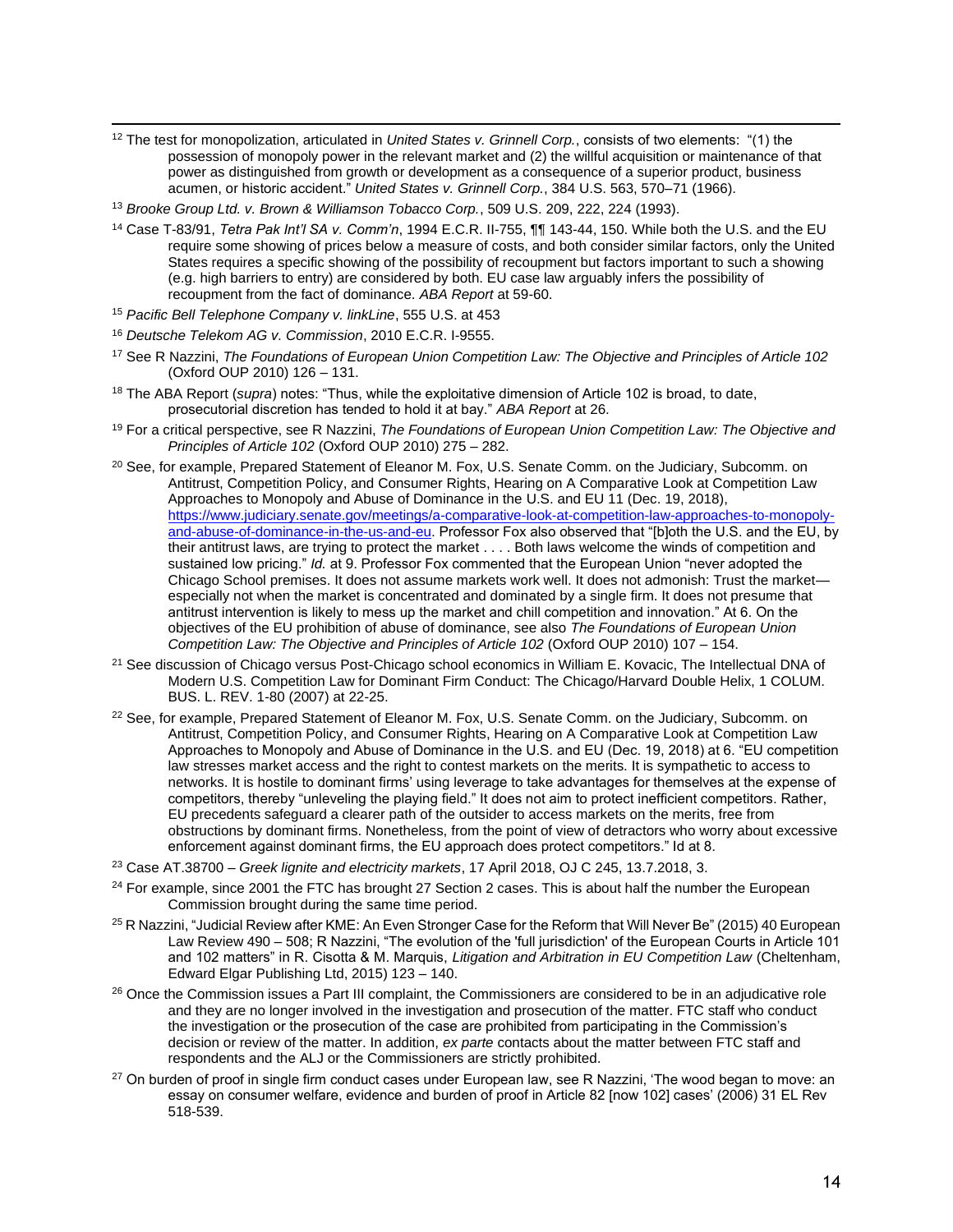- <sup>28</sup> See Prepared Statement of William E. Kovacic, U.S. Senate Comm. on the Judiciary, Subcomm. on Antitrust, Competition Policy, and Consumer Rights, Hearing on A Comparative Look at Competition Law Approaches to Monopoly and Abuse of Dominance in the U.S. and EU ("Kovacic Testimony") (Dec. 19, 2018), "Critical Judicial Oversight" at 23-24.
- <sup>29</sup> The case law is well established. See, e.g. Joined Cases C-403/04 P and C-405/04 P *Sumitomo Metal Industries and Nippon Steel v. Commission*, EU:C:2007:52, para 52; Case T‑110/07 *Siemens v. Commission*, EU:T:2011:68, para 44 and Case T-445/14 *ABB v. Commission*, EU:T:2018:449, para 39.
- <sup>30</sup> Under the *Daubert* rule, a trial judge, before admitting expert evidence, must satisfy herself that the evidence rests on a reliable basis and will assist the trier of fact to understand or determine a fact or issue: *Daubert v Merrell Dow Pharmaceuticals Inc* 509 U.S. 579, 113 S.Ct. 2786, 125 L.Ed.2d 469. The test has been refined and clarified in subsequent cases, for example, *General Electric Company v K Joiner* 522 U.S. 136, 118 S.Ct. 512, 139 L.Ed.2d 508.
- <sup>31</sup> Case T-691/14 *Servier SAS v. Commission* ECLI:EU:T:2018:922, paras 1372 1592, under appeal to the ECJ in Case C-176/19 P *Commission v. Servier* and Case C-201/19 P *Servier v. Commission*.
- <sup>32</sup> Case No IV/M.1524 *Airtours/First Choice*, September 22, 1999, OJ L 93, 13.4.2000, 1–33; Case No COMP/M.2283 - *Schneider/Legrand*, January 30, 2002, OJ L 101, 6.4.2004, 134–148; Case No COMP/M.2416 - *Tetra Laval/Sidel*, January 30, 2002, OJ L 43, 13.2.2004, 13–87. More recently, in the *UPS/TNT* merger, the ECJ reinforced the need for the Commission to provide its economic analysis to the parties in a detailed and timely fashion, finding that the Commission failed to provide UPS with the opportunity to comment upon a revised econometric model, which was the basis for prohibiting the proposed merger. *European Commission v. United Parcel Service, Inc.*, 16.01.2019, ECLI:EU:C:2019:23.
- <sup>33</sup> *See* Civil Procedure Rules (England & Wales), Part 35, rule 3, [here.](https://www.justice.gov.uk/courts/procedure-rules/civil/rules/part35#IDASLICC)
- 34 See Kovacic Testimony, "[T]his inclines the U.S. agencies to demand, perhaps, a greater quantum and quality of evidence before deciding to prosecute" at 17.
- <sup>35</sup> *Generics (UK) Ltd v CMA* ECLI:EU:C:2020:52 144 172.
- <sup>36</sup> Aspects of the *Intel* case, including about the as efficient competitor test, continue to be litigated as of this writing.
- <sup>37</sup> In the decision there are tables suggesting that generic search results reflected a large proportion of traffic to competing comparison shopping websites. Case No. AT.39740 - *Google Search (Shopping),* Tables 24 and 25 at 163–67. The decision is under appeal in Case T- 612/17 - *Google and Alphabet v Commission* OJ C 369, 30.10.2017, 37-38.
- 38 "The Commission is not required to demonstrate in a general manner that 'there would have been greater competition' absent the tying of the Google Search app with the Play Store. Rather, the Commission is required to demonstrate that the tying is capable of restricting competition on the relevant markets." Case COMP/AT.40099, *Google Android*, at 201. See also *Google Android* at 261. For a similar statement on the antifragmentation agreements, see *Google Android* at 244–45.The decision also noted: "Concerning the effects of the dominant undertaking's conduct, while they must not be of a purely hypothetical nature, they do not necessarily have to be concrete. It is sufficient that the conduct tends to restrict competition or is capable of having that effect, regardless of its success. The Commission is not therefore required to demonstrate that a particular practice has actual anti-competitive effects." *Google Android* at 164–65. The decision is under appeal in Case T-604/18 - *Google and Alphabet v Commission* OJ C 445, 10.12.2018, 21– 22
- <sup>39</sup> Case C-209/10 *Post Danmark A/S v. Konkurrencerådet* ECLI:EU:C:2012:172 *(Post Danmark I)*, para 44 and operative part.
- <sup>40</sup> Case C-7/97, *Oscar Bronner GmbH & Co. KG v. Mediaprint Zeitungs- und Zeitschriftenverlag GmbH & Co. KG*, 1998 E.C.R. I-7791 and Case T-201/04 and *Microsoft Corp. v. Comm'n*, 2007 E.C.R. II-3619.
- <sup>41</sup> *United States v. Microsoft Corp.*, 253 F.3d 34, 65 (D.C. Cir. 2001) (en banc).
- <sup>42</sup> "Judicial deference to product innovation does not mean that a monopolist's product design decisions are per se lawful." MS at 65, citing *Foremost Pro Color*, 703 F.2d at 545; see also *Cal. Computer Prods.*, 613 F.2d at 739, 744; *In re IBM Peripheral EDP Devices Antitrust Litig.*, 481 F.Supp. 965, 1007–08 (N.D.Cal.1979). Also, in *New York v. Actavis PLC*, the court found that regardless of whether the design change to a pharmaceutical product was an improvement, the withdrawal of the older version amounted to exclusionary conduct and the court found no non-pretextual competitive justification. *New York v. Actavis PLC*, 787 F.3d 638 (2d Cir. 2015)
- <sup>43</sup> *Streetmap.EU Ltd. v. Google Inc.* [2016] EWHC 253 (Ch) (February 12, 2016).
- 44 Many scholars and members of the antitrust community have suggested the U.S. agencies should consider adopting additional transparency measures to explain why the enforcer declined to take action. See, for example, former FTC Chairman William Kovacic's recent article on the FTC's *Google* decision: "By too often